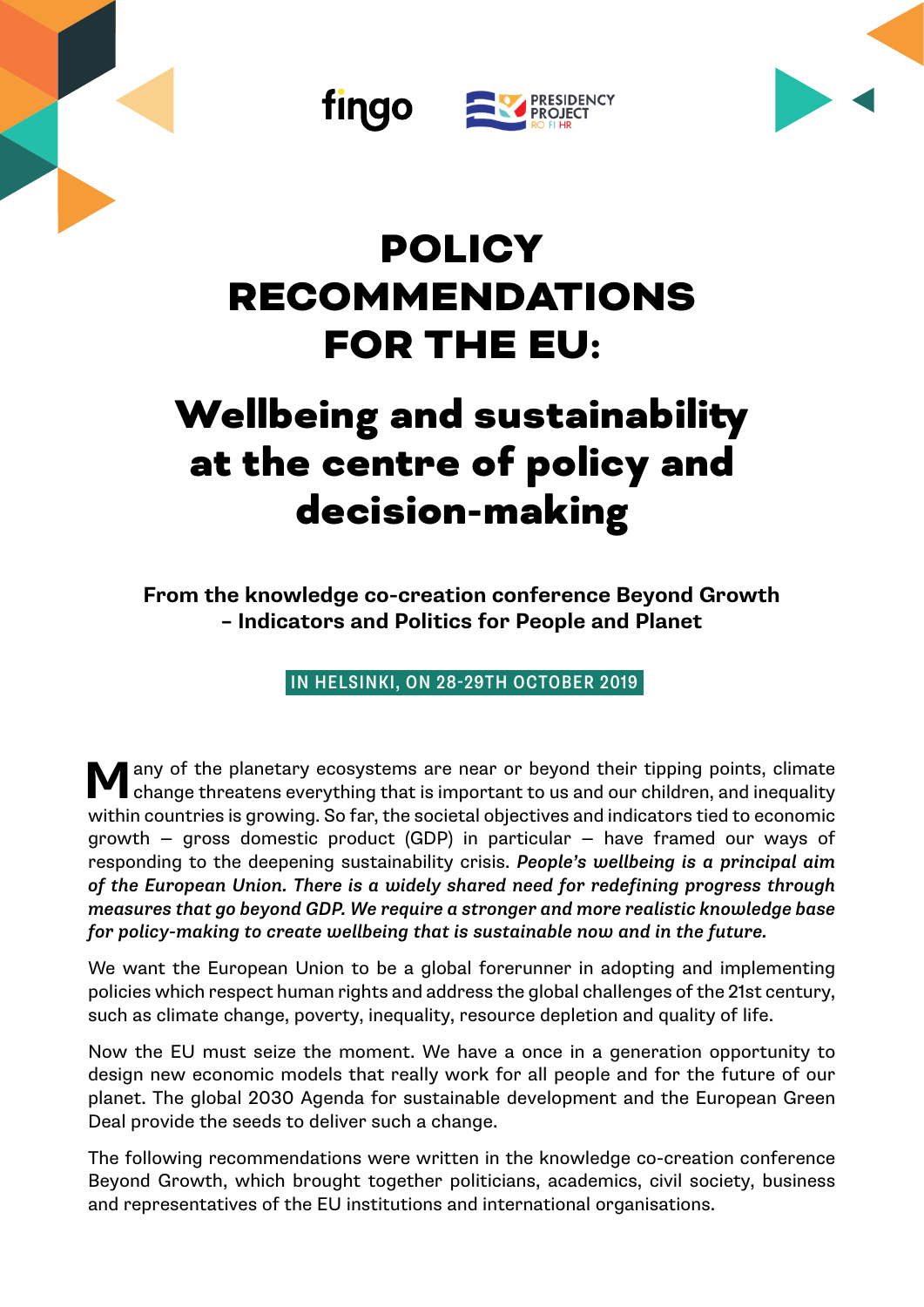

### GENERAL RECOMMENDATIONS

- **1.** The European Union and Member States should adopt a policy orientation and governance approach that puts people and their wellbeing and the future of the planet at the centre of policy and decision-making.
- **2.** The European Green Deal cannot be monitored and measured through a single simple indicator such as GDP, which is no longer fit for purpose. The EU should replace the Stability and Growth Pact with a Sustainability and Wellbeing Pact accompanied by a dashboard of key indicators measuring social and environmental sustainability and resilience.
- **3.** Member States and the European Commission should focus on transparent sustainability impact assessment as an integral part of key political and budgetary processes in order to facilitate fair and just sustainability transitions.
- **4.** Measuring wellbeing and sustainability needs the participation of the people in order to get meaningful policy and action on the regional and local levels. Efforts should be made to listen to all different groups in society and their particular concerns as well as to understand their contexts.
- **5.** Decision-makers in the EU and Member States should take a lead in establishing and implementing integrated policies that deliver on wellbeing and sustainability. Integrated policies will maximise wellbeing in a broad sense through managing synergies and trade-offs.
- **6.** Beyond-GDP monitoring should happen at international, regional, national and local levels and there should be a connection between the monitoring efforts at all levels. Therefore, international and EU standards and frameworks for beyond-GDP data collection are required to ensure harmonised methodologies and data quality. This requires the EU to invest resources to increase the quality of the indicators, in particular in terms of timeliness, periodicity and granularity.
- **7.** The European Semester should be a mechanism to monitor progress towards the wellbeing of people and sustainability in the EU and globally.
- **8.** The EU should strive towards the elimination of negative transboundary impacts resulting from the EU's policies and practices, in line with the Lisbon Treaty obligation and Agenda 2030 for Sustainable Development.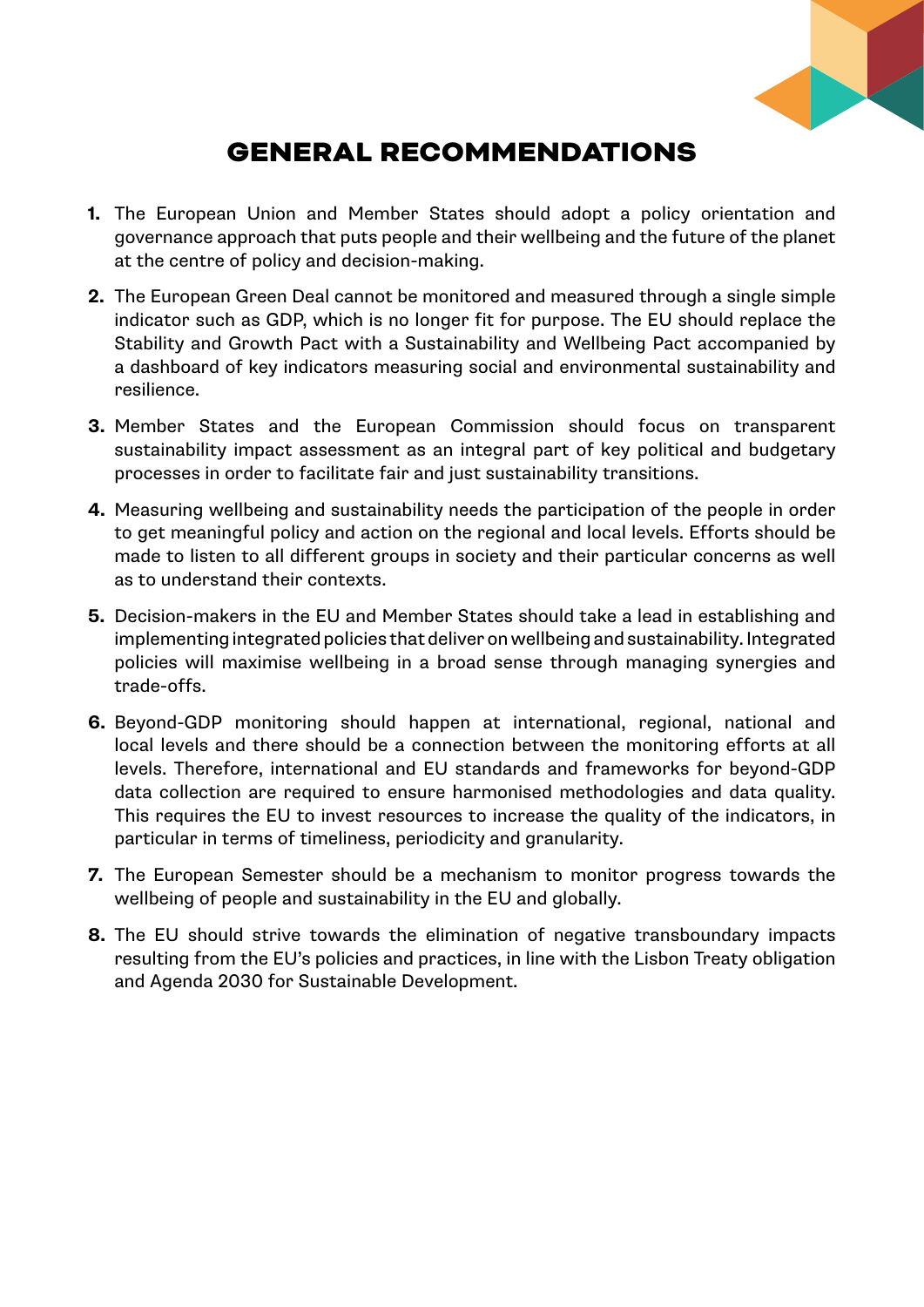### SPECIFIC RECOMMENDATIONS FROM THE THEMATIC GROUPS

#### **Inequality of Income, Wealth and Opportunities**

- **1.** The EU's Social Score Board should be restructured to measure actual wellbeing and equality. This can be done by using existing indexes by mapping and harmonising them in line with the SDGs.
- **2.** The EU and the Member States should invest in awareness raising and capacity building (economic models based on wellbeing) at all sectors and all levels of governance.
- **3.** Fiscal policy needs to be reoriented to prioritise the wellbeing of the people and the planet, for example by shifting taxes from labour to capital and wealth.

#### **Resilience and Respecting Ecosystem Boundaries**

- **1.** EU policymaking must be driven by principles of ecological resilience and social wellbeing, and respect ecosystem boundaries. The EU regulatory framework, trade policy, budgeting, and the European Semester have to be shaped by these principles. The Green Deal must create transformative binding EU targets with indicators on ecological resilience and wellbeing, mechanisms for enforcement and accountability across the EU and Member States.
- **2.** Considering the poor status of our ecosystems, the EC should develop a concrete action plan and binding EU targets for the SDGs. It must address the critical tradeoffs and synergies between all SDGs, as well as trade policies to address the global spillover effects. Member States should report on its implementation in a sustainability chapter in the European Semester and in the SDG Voluntary National Reviews.
- **3.** Commit to a "Green-Deal-coherent" EU multi-annual budget, that supports public goods, invests in resilient ecosystems, respects planetary boundaries and promotes European cohesion and social wellbeing — by integrating sustainability principles, funding binding reviews of budget policies and programmes, and prioritising public money to common goods and public services. Public investment should be facilitated by making use of the flexibility mechanism of the European Semester, while the green taxonomy can leverage needed private investments.

#### **Fair Transition to Carbon Neutral Circular Economy**

- **1.** The EU should establish a European fund financed through environmental taxation which allocates resources to the affected regions, industries and people.
- **2.** Member States should set a limit to the per capita material footprint, while ensuring equitable implementation.
- **3.** The EU should mandate the life-cycle assessment, including human rights and ecological objectives, in all production.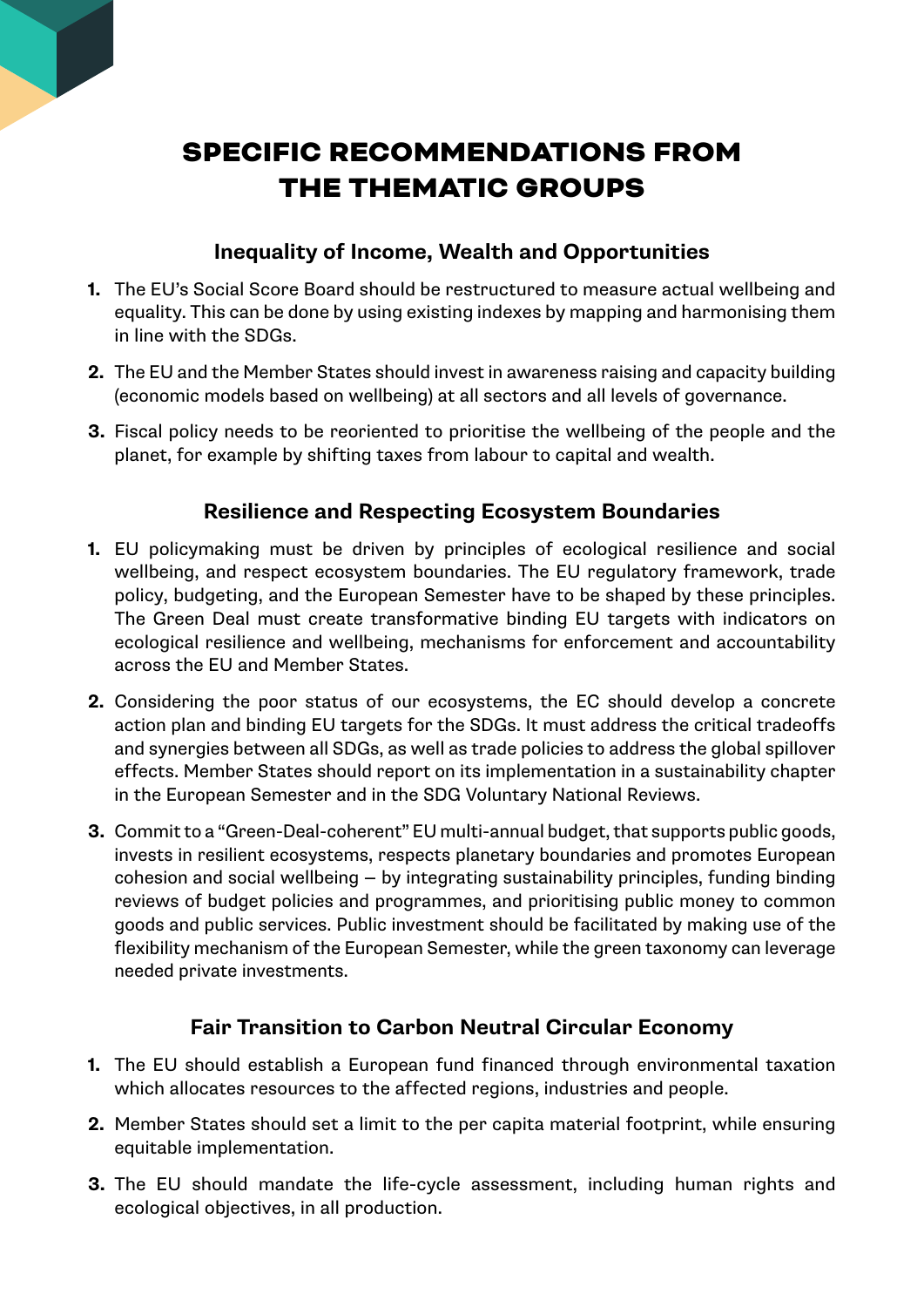

#### **Policy Coherence for Sustainable Development**

- **1.** The EU and its Member States should take holistic evidence-based decisions by including findings of transboundary Policy Coherence for Sustainable Development indicator monitoring in ex-ante and ex-post impact assessments in EU policy-making. The findings should also be discussed with Member States, through the renewed European Semester policy coordination cycle so that national policies can also be adjusted accordingly. Third party peer reviews should be used when possible.
- **2.** The monitoring of transboundary Policy Coherence for Sustainable Development should be based on concrete indicators, in line with the following approach:
	- **a.** Identify or develop and integrate multi-disciplinary spill-over indicators into Eurostat's annual SDG or other relevant progress reports and pathways analysis:
		- consumption-based accounting (such as energy and material use, social outcomes but also including land use, deforestation, water use)
		- $\;$  export/trade indicators or flows (such as conventional weapons, CO $_{_2}$  emissions, waste)
		- financial flows (such as illicit financial flows, tax havens, unfair tax competition, financial secrecy)
		- humanitarian action: number of resettlement slots by EU Member States annually, percentage of the transaction costs of migrant remittances
		- impact on trafficking of human beings and violence against women
		- health sector workforce migration
	- **b.** Develop an EU PCSD dashboard integrating all the above individual indicators;
	- **c.** Further integrate existing (and new) data that has proven its worth (meets quality criteria) into existing monitoring frameworks. For example: citizen and civil societygenerated data, business reports, data from international organisations and institutions, research institutes and geospatial data.
	- **d.** Mandate the European Commission's services and national statistical offices to gather and analyse the transboundary impacts or spill-overs regularly, support partner countries and EU delegations to gather the data;
	- **e.** Invest in gathering missing data, clarify concepts and dedicate adequate resources, in particular in the following areas:
		- waste and secondary material flows
		- land grabbing
		- governance
		- social impacts